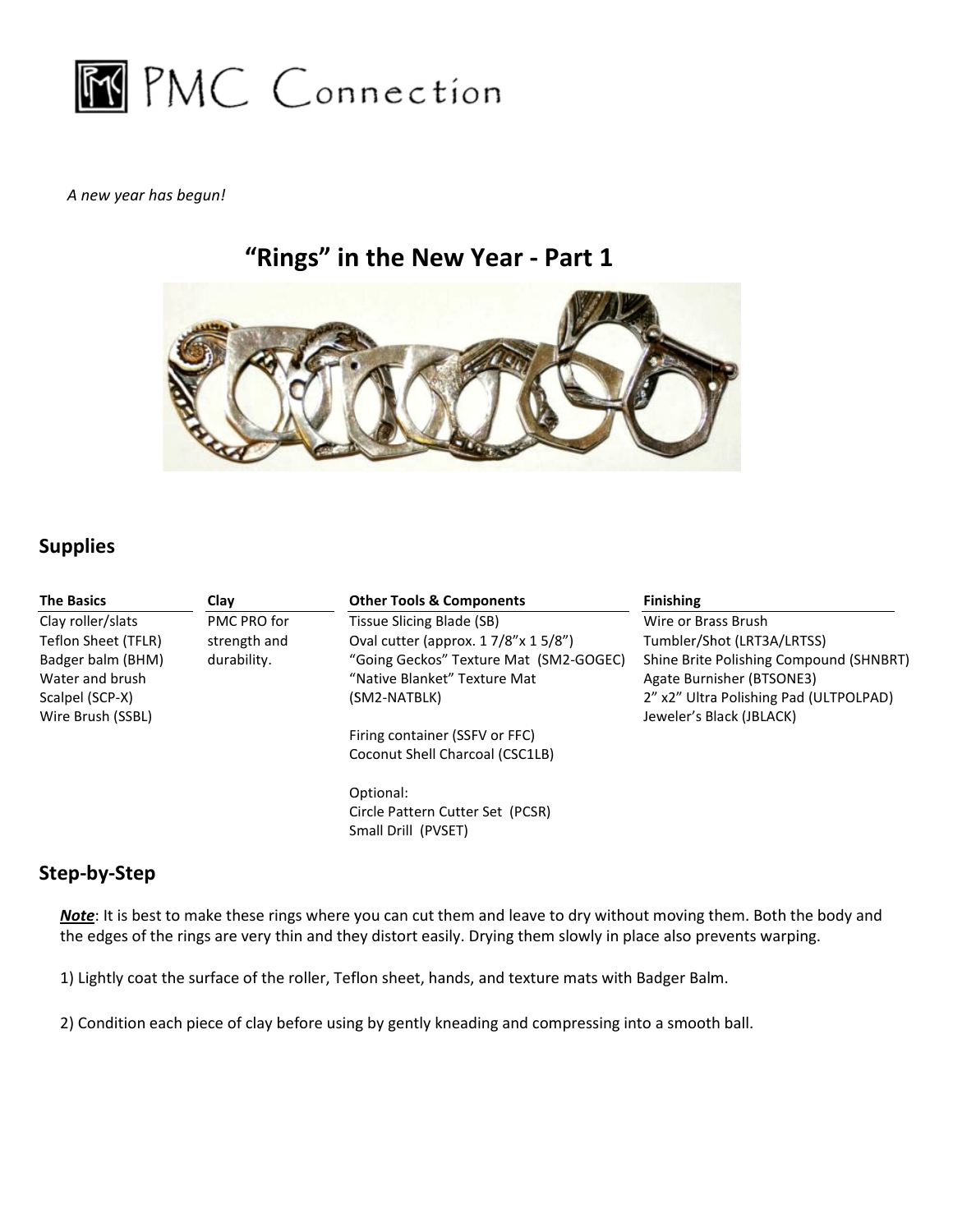



3) For easy rolling, slightly flatten the clay into the general shape you want to end up with. Place thickness slats or cards on either side of the clay and roll to the desired thickness. The plain rings are thickness slats or cards on either side of the clay and roll to the desired thickness. The plain rings<br>one slat (3 cards) thick. The patterned rings are either one or two slats thick (3-6cards) and were rolled onto the texture mats.

4) Cut out the general ring blank using a small oval cutter.





5) Cut the inner circle in each ring for. Make a template for the desired ring size by tracing the end of the mandrel of that size and use this as your cutting guide. You can also cut around the mandrel placed directly on the clay, if you are comfortable with that, or the finger holes can be cut with a circle cutter. Remember that this is an area where experimentation is necessary. You can

generally make your ring two sizes larger than your finger with PMC3. However, PMC PRO is new and shrinkage may vary with thickness. You may want to make a test ring in order to determine the correct size mandrel from which to make your template.

6) Be creative with your tissue slicing blade and cutting tools. You can cut different shapes that nest or alter the shape of the band with some creative cutting.

#### Some design ideas. . .



Start with a plain, flat ring and allow to dry completely – allowing small thin pieces to dry<br>completely before moving on is critical. Note that for our version, we cut the bottom corí completely before moving on is critical. Note that for our version, we cut the bottom corners of the ring on a diagonal. Rolled a small coil, cut it to the width of the top of the ring, and attach to the top edge of the ring with a paste made from a little PMCPRO mixed with water. Roll two tiny

These rings were all rolled out to a thickness of one slat and cut at various heights to be worn singly or stacked.

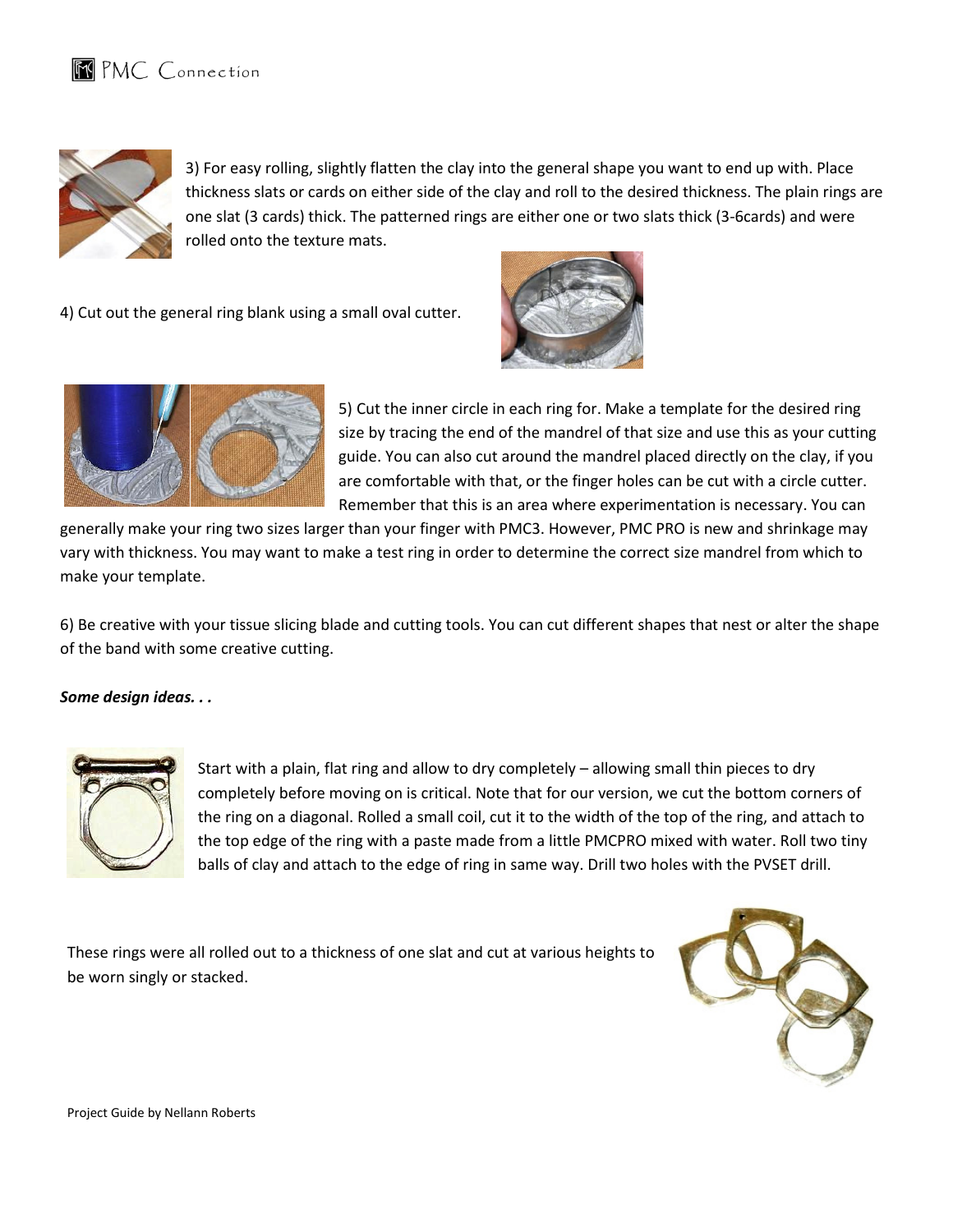

Some of these rings are textured on one side only, while some are textured on both sides. To texture both sides, place clay between two mats which are separated by the slats and roll. A thickness of two slats works well for this application.



Portions can be cut out of a ring and replaced with that same shape cut from another texture. To avoid distortion it is best to let all these pieces dry in place until bone dry and then attach them with paste made from the Pro clay. Let dry again and clean up for firing. be out out of a ring and replaced w<br>that same shape cut from another texture. To avoid distortion it is best to let a<br>these pieces dry in place until bone dry and then attach them with paste made



## To finish. . .

7) Let all pieces dry completely and refine the surfaces as desired.

8) Read the instructions and fire according to manufacturer's directions. Note that PMC PRO should never be fired hotter than 1400 - 1425 degrees F. If firing with PMCC's Fiber Firing Container, fire with the lid off and lower temperature approximately 30 degrees F. ies the dry again and clean up for firing.<br>The firing dry completely and refine the surfaces as desired.<br>Intructions and fire according to manufacturer's direct<br>10 - 1425 degrees F. If firing with PMCC's Fiber Firing

## Note: When using a new clay, PMCC always recommends testing with that clay before firing a finished piece. A test firing with small strips of clay of varying thickness should be done before firing finished pieces.

9) These rings, made from PMC PRO, were placed on a bed of coconut shell carbon in the firing container and topped with another layer of carbon. Because we used the fiber firing container, we fired ours with no lid.

10) Set container in a cold kiln, elevated on small posts to ensure even heating.

10) Set container in a cold kiln, elevated on small posts to ensure even heating.<br>11) Fire at 1400 degrees for one hour. <u>Do not</u> fire this clay at a hotter temperature. The firing time can be lengthened 11) Fire at 1400 degrees for one hour. <mark>Do not</mark> fire this clay at a hotter temperature. The firing time can be lengthen<br>for larger or thicker pieces. We have also had better results with thicker pieces by decreasing the ra kiln to 700 degrees per hour.